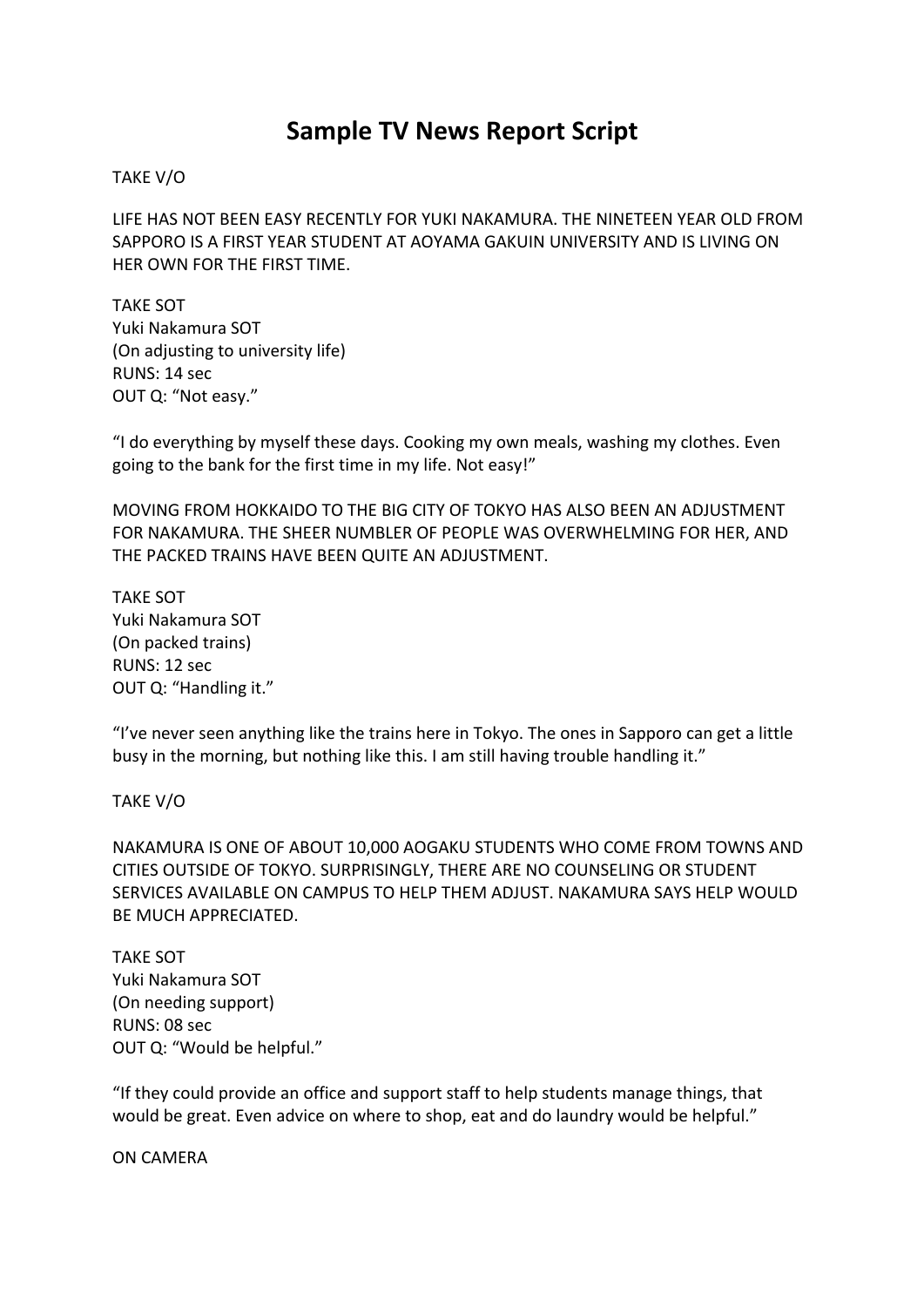FORTUNATELY, NAKAMURA HAS FOUND SOME FRIENDLY ROOMATES IN HER DORM WHO KNOW TOKYO BETTER. THEY HELP HER WITH HER DAILY TASKS. BUT BETTER SUPPORT FOR NON-TOKYO RESIDENTS COULD MAKE LIFE FOR STUDENTS LIKE HER EASIER AT THIS UNIVERSITY.

HIROKI MATSUMOTO, AOYGAKU STUDENT NEWS.